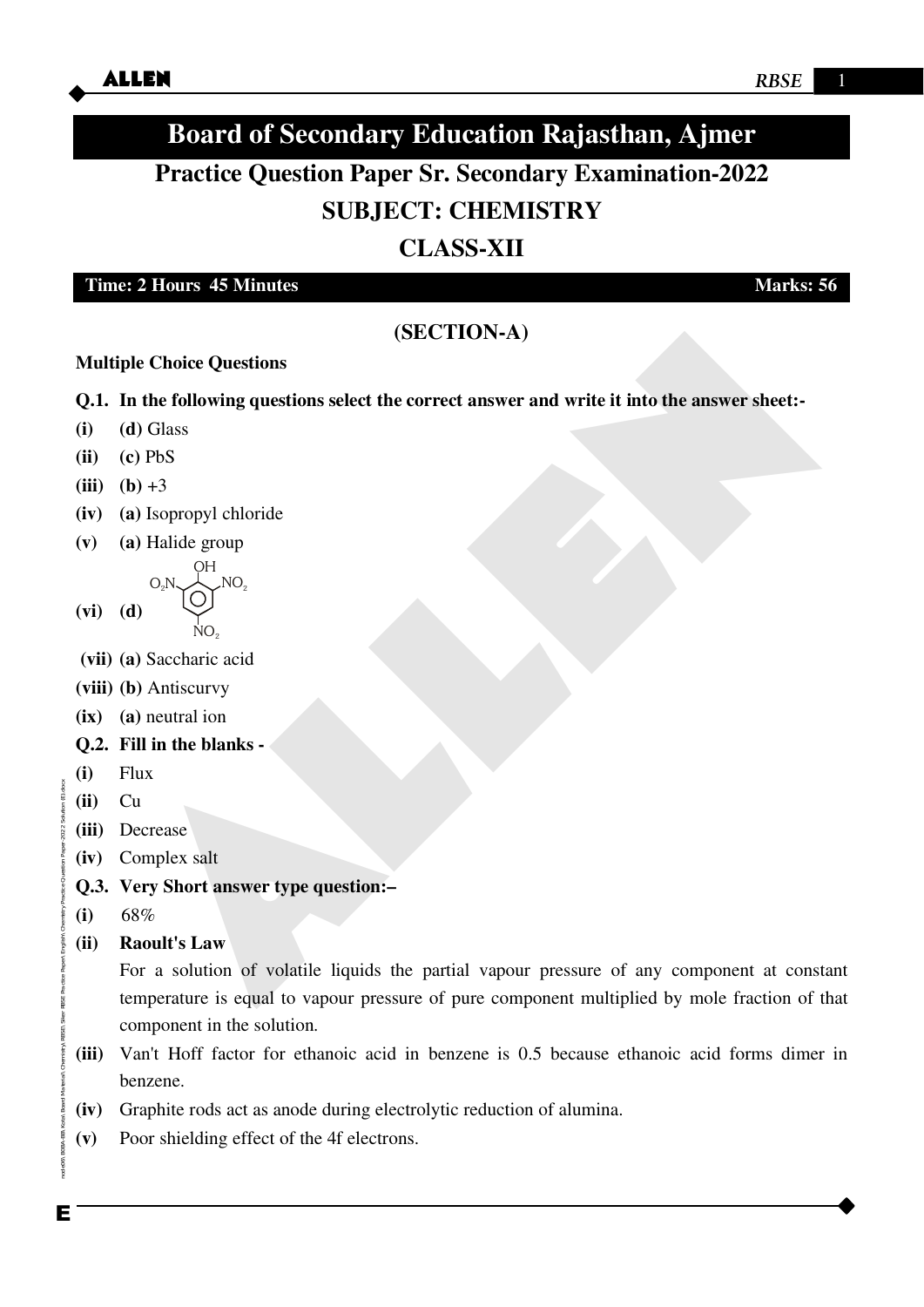**(vi)** Ethoxyethane.





**(SECTION-B)**

 $\bigoplus$ 

## **Short Answer type question:–**

**4.** B from hcp

Therefore,  $B = 8 \times \frac{1}{2} = 1$ 8  $\times\frac{1}{2}=1$ A occupy  $1/3^{rd}$  of tetrahedral voids Number of A =  $2 \times \frac{1}{2} = \frac{2}{2}$ 3 3  $x - 1 = 1$ Ratio = A : B =  $\frac{2}{3}$ :1 3 2 : 3 formula  $A_3B_3$ 

**5.** 

| t Answer type question:—                                                                                                                                                                                                                                    |                                                                                                                                            |
|-------------------------------------------------------------------------------------------------------------------------------------------------------------------------------------------------------------------------------------------------------------|--------------------------------------------------------------------------------------------------------------------------------------------|
| B from hcp                                                                                                                                                                                                                                                  |                                                                                                                                            |
| Therefore, B = $8 \times \frac{1}{8} = 1$                                                                                                                                                                                                                   |                                                                                                                                            |
| A occupy $1/3rd$ of tetrahedral voids                                                                                                                                                                                                                       |                                                                                                                                            |
| Number of A = $2 \times \frac{1}{3} = \frac{2}{3}$                                                                                                                                                                                                          |                                                                                                                                            |
| Ratio = A : B = $\frac{2}{3}$ : 1                                                                                                                                                                                                                           |                                                                                                                                            |
| 2 : 3<br>formula $A_2B_3$                                                                                                                                                                                                                                   |                                                                                                                                            |
| Isotropic                                                                                                                                                                                                                                                   | Anisotropic                                                                                                                                |
| The<br>value of physical properties such<br>as<br>refractive index, are obtain same in all<br>direction represents isotropy nature of<br>solid.                                                                                                             | The value of physical properties are<br>obtain<br>different<br>different<br>in<br>direction<br>represent<br>anisotropy<br>nature of solid. |
| The direction of osmosis can be reversed if a pressure larger than the osmotic pressure is applied                                                                                                                                                          |                                                                                                                                            |
| to the solution side. That is, now the pure solvent flows out of the solution through the semi<br>permeable membrane. This phenomenon is called reverse osmosis and is of great practical utility.<br>Reverse osmosis is used in desalination of sea water. |                                                                                                                                            |
| $\downarrow$ Piston<br>Pressure $>$ $\Pi$<br>Fresh water<br>Salt water<br>Water<br>outlet<br><b>SPM</b>                                                                                                                                                     |                                                                                                                                            |
|                                                                                                                                                                                                                                                             |                                                                                                                                            |

**6.** The direction of osmosis can be reversed if a pressure larger than the osmotic pressure is applied to the solution side. That is, now the pure solvent flows out of the solution through the semi permeable membrane. This phenomenon is called reverse osmosis and is of great practical utility. Reverse osmosis is used in desalination of sea water.



**7. (i)** Dissolution of gas in the liquid is an exothermic process with increase in temp. solubility decreases.

(ii) % 
$$
\frac{W}{V} = \frac{\text{Mass of solute(g)} \times 100}{\text{Vol. in (ml)}}
$$
  

$$
5 = \frac{x}{200} \times 100
$$

$$
x = 10 \text{ g}
$$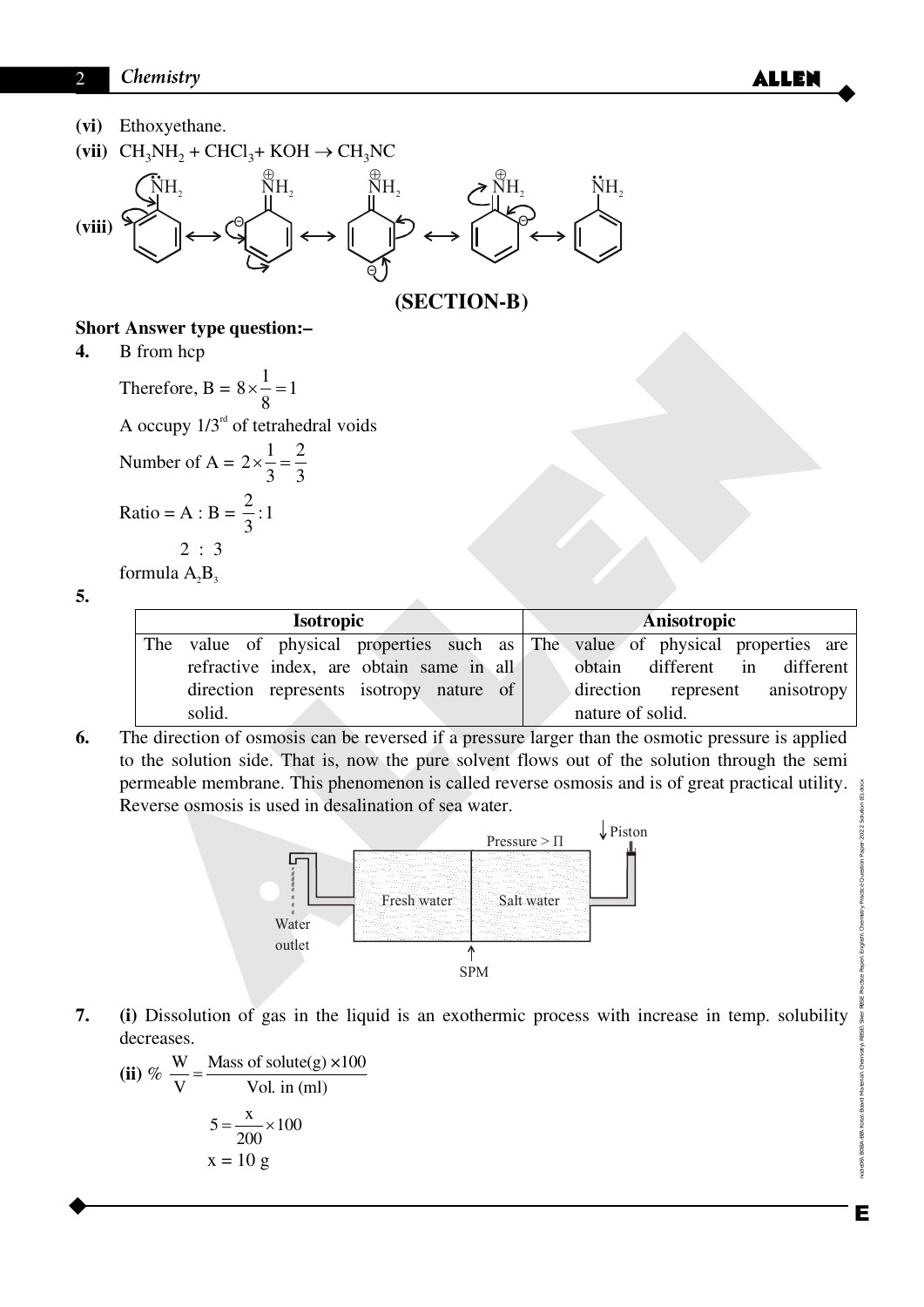**8.**  $2NH_3 \rightarrow N_2 + 3H_2$ . Rate of reaction  $(r) = -\frac{1}{2}$  $d[NH_3]$  $=\frac{d[N_2]}{1}$  $=\frac{1}{2}$  $d[H_2]$ 2 dt dt 3 dt Rate  $(r) = K[NH_3]^{\circ} = K$  (zero order reaction)  $= 1.5 \times 10^{-4}$  $\therefore \quad \frac{d[N_2]}{1}$  $= r = 1.5 \times 10^{-4}$  mol lit<sup>-1</sup>s<sup>-1</sup> dt  $\frac{d[H_2]}{dt} = 3r = 3 \times 1.5 \times 10^{-1} = 4.5 \times 10^{-1} \text{ mol lit/sec}^{-1}$ <br>  $K = \frac{2.303}{t} \log \frac{(\Delta)_k}{(\Delta)}$ <br>  $K = \frac{2.303}{t} \log \frac{100}{100-75}$ <br>  $K = \frac{2.303}{t} \log 4$  (log 4 = .602)<br>  $K = \frac{1.386}{t} \text{ or } t = \frac{1.386}{k}$ <br>  $K = \frac{1.386}{t} \text{ or } t = \frac{1.3$  $d[H_2]$  $= 3r = 3 \times 1.5 \times 10^{-4} = 4.5 \times 10^{-4}$  mol lit<sup>-1</sup>sec<sup>-1</sup> dt **9.**  $K = \frac{2.303}{\log_{10} 10}$  $=$ t  $\left[ \begin{matrix} A \end{matrix} \right]$  $K = \frac{2.303}{\log 100}$ t  $100 - 75$  $K = \frac{2.303}{100} \log \frac{100}{25}$ t  $\frac{125}{25}$  $K = \frac{2.303}{\log 4}$  $\log 4 = .602$ ] t  $K = \frac{2.303}{ } \times 0.602$  $\times$ t  $K = \frac{1.386}{1.386}$  or t =  $\frac{1.386}{1.386}$  $=\frac{1.500}{1}$ t k  $t_{1/2} = \frac{0.693}{V}$  ..........(2) K  $\therefore$  From equation (1) and (2) Enode06\B0BA-BB\Kota\Board Material\Chemistry\RBSE\Siker RBSE Practice Paper\English\Chemistry Practice Question Paper-2022 Solution (E).docx RBSE Practice Paper\English\Chemisty Practice Question Paper-2022 Solution (E).docx t 1.386 K  $=\frac{1.500}{1.500}$  X  $t_{1/2}$  K 0.693 1/2  $\frac{t}{-} = 2$  $=$ t 1/2  $t = 2 \times t_{1/2}$ **10. (i)** Transition metals show paramagnetic behaviour. Paramagnetism arises due to the presence of

unpaired electrons with each electron having a magnetic moment associated with its spin angular momentum and orbital angular momentum.

**(ii)** Transition elements have high effective nuclear charge and a large number of valence electrons. Therefore, they form very strong metallic bonds. As a result, the enthalpy of atomization of transition metals is high.

node06\B0BA-BB\Kota\Board Material\Chemistry\RBSE\Siker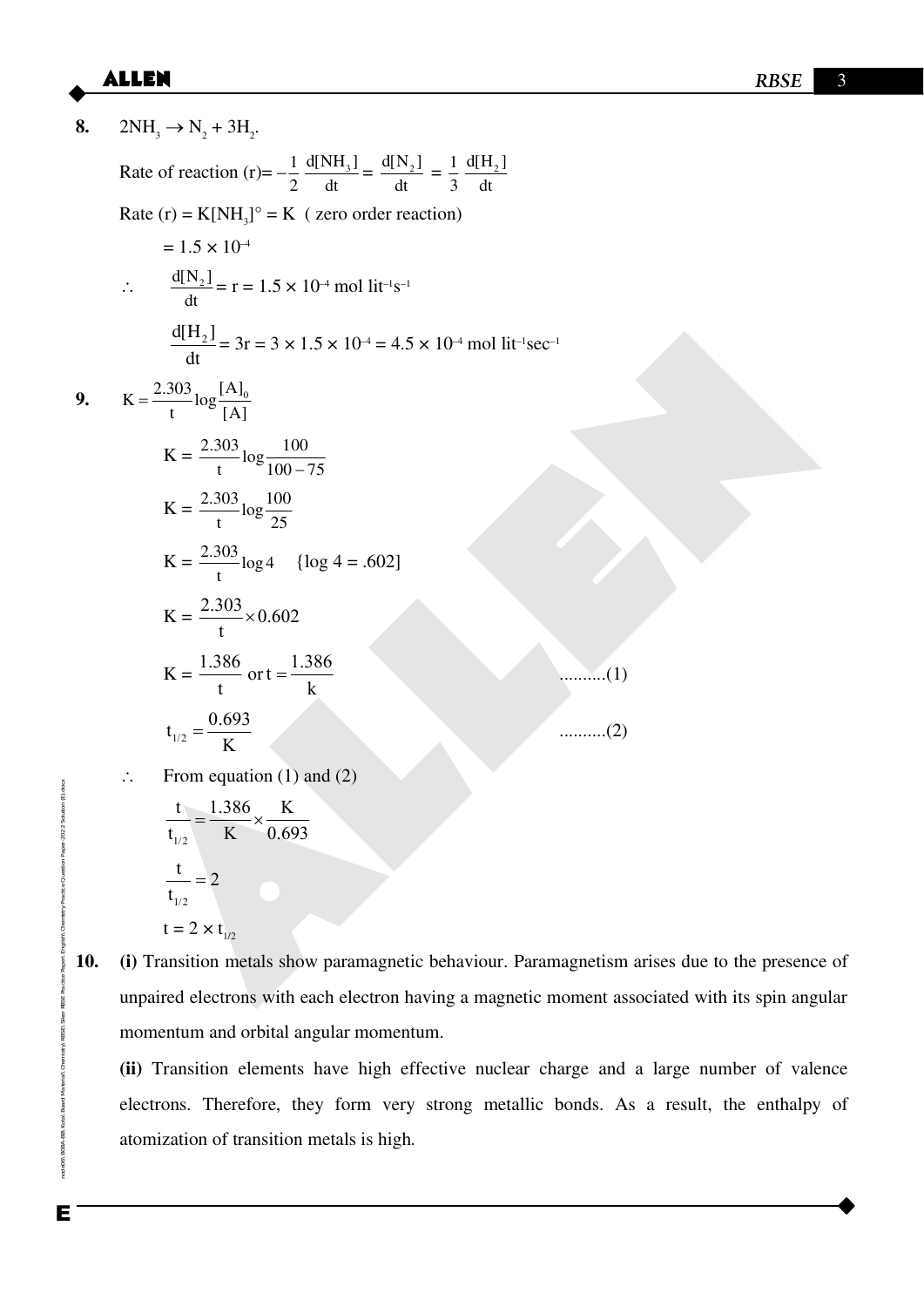- 11.  $Z = 27$  $\Rightarrow$  [Ar] 3d<sup>7</sup> 4s<sup>2</sup> :  $M^{2+} = [Ar] 3d^7$  $3d^7 =$ I t  $\uparrow$  i.e., 3 unpaired electrons  $\therefore$  n = 3  $\Rightarrow \sqrt{n(n+2)} = \mu$  $\Rightarrow \sqrt{3(3+2)} = \mu$  $\Rightarrow \sqrt{15} = \mu$  $\mu \approx 4$  BM
- **12.** In Aldehyde, carben of carbonyl group attached with one alkyl group and In keton attached with two alkyl group the e– donating tendency of alkyl group decrease the positive charge of carbon of carbonyl group therefore possibility of attack of Nucleophite get reduce and as increases size and no. of alkyl group the steric hinderance increased. that also decrease the possibility of Nucleophite attack.

$$
\Rightarrow \sqrt{3(3+2)} = \mu
$$
\n
$$
\Rightarrow \sqrt{15} = \mu
$$
\n
$$
\Rightarrow \sqrt{15} = \mu
$$
\n
$$
\mu \approx 4 \text{ BM}
$$
\n12. In Aldehyde, carbon of carbonyl group attached with one alkyl group and In keton attached with two alkyl group the e-donating tendency of alkyl group decrease the positive charge of carbon of carbonyl group therefore possibility of attack of Nucleophite get reduce and as increases size and no. of alkyl group the sterile hinderance increased. that also decrease the possibility of Nucleophite attack.\n13. CH<sub>3</sub>OH = 
$$
\frac{0}{14}
$$
\n
$$
\frac{0}{14}
$$
\n
$$
\frac{0}{14}
$$
\n
$$
\frac{0}{14}
$$
\n
$$
\frac{0}{14}
$$
\n
$$
\frac{0}{14}
$$
\n
$$
\frac{0}{14}
$$
\n
$$
\frac{0}{14}
$$
\n
$$
\frac{0}{14}
$$
\n
$$
\frac{0}{14}
$$
\n
$$
\frac{0}{14}
$$
\n
$$
\frac{0}{14}
$$
\n
$$
\frac{0}{14}
$$
\n
$$
\frac{0}{14}
$$
\n
$$
\frac{0}{14}
$$
\n
$$
\frac{0}{14}
$$
\n
$$
\frac{0}{14}
$$
\n
$$
\frac{0}{14}
$$
\n
$$
\frac{0}{14}
$$
\n
$$
\frac{0}{14}
$$
\n
$$
\frac{0}{14}
$$
\n
$$
\frac{0}{14}
$$
\n
$$
\frac{0}{14}
$$
\n
$$
\frac{0}{14}
$$
\n
$$
\frac{0}{14}
$$
\n
$$
\frac{0}{14}
$$
\n
$$
\frac{0}{14}
$$
\n
$$
\frac{0}{14}
$$
\n
$$
\frac{0}{14}
$$
\n
$$
\frac{0}{14}
$$
\n
$$
\frac{0}{14}
$$
\n
$$
\frac{0}{14}
$$
\n
$$
\frac{0}{14}
$$
\n
$$
\frac{0}{14}
$$
\n
$$
\frac{0}{14}
$$
\n
$$
\frac{0}{14}
$$
\n

**15.** Because phenolate conjugate base is resonance stabilised. The methoxide conjugate base has no such stabilisation and therefore is formed much more reluctantly.

**:**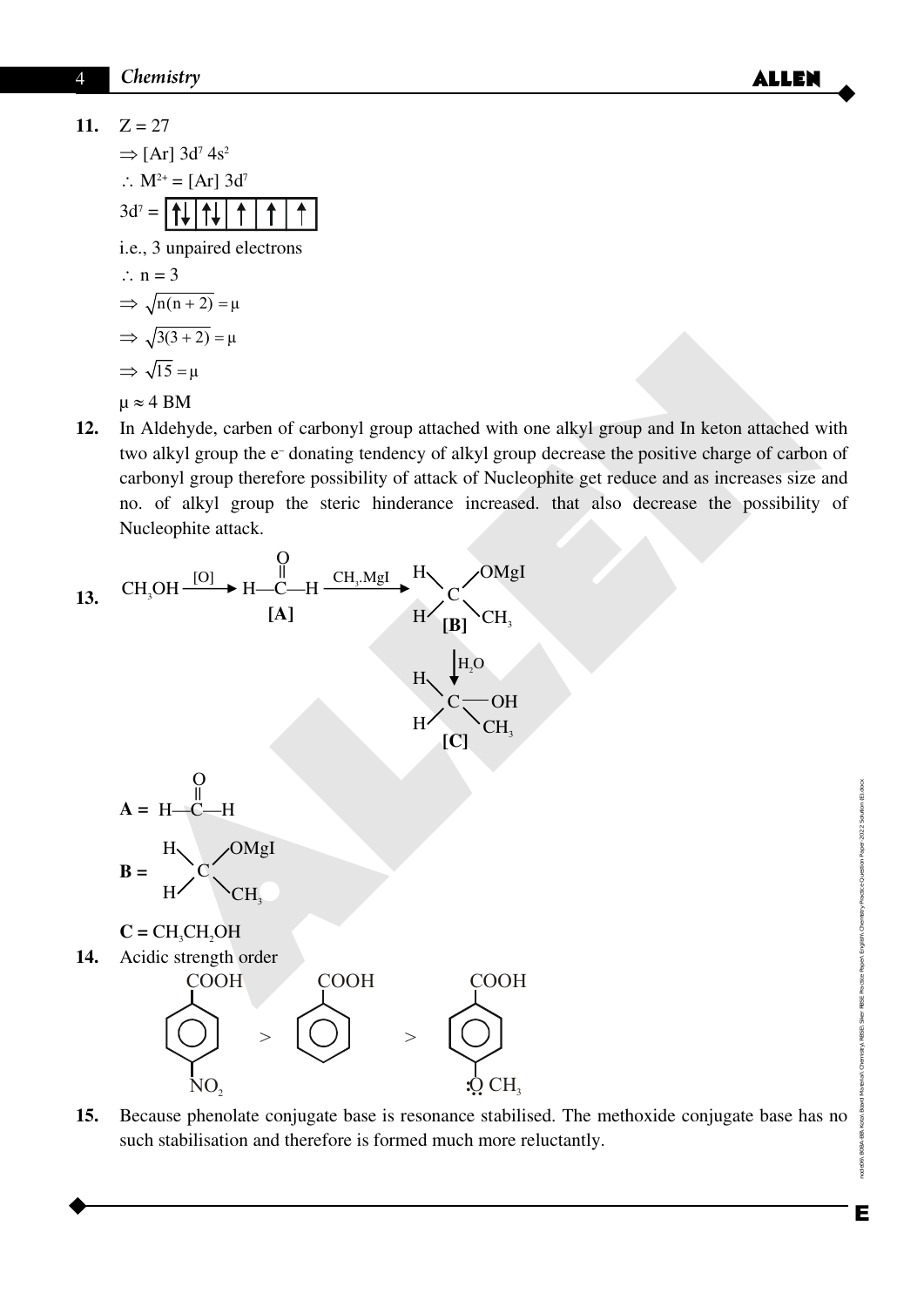## **(SECTION-C)**

#### **Long Answer type question:–**

#### **16. ORDER OF REACTION:–**

 The sum of powers of concentration of reactants in rate law expression is known as order of reaction.

#### **Zero Order Reactions**

Let  $R \rightarrow P$  is a zero order reaction

$$
rate = \frac{-d[R]}{dt} = k[R]^0
$$

$$
rate = \frac{-d[R]}{dt} = k
$$

$$
d[R] = -k dt
$$

On integrating both sides

$$
[R] = -kt + I \qquad \dots (i)
$$

$$
t = 0, R = [R]_0
$$

 $[R]_0 = I$ 

Substituting value of I in eq. (i)

$$
[R] = -kt + [R]_0 \quad \text{or} \qquad k = \frac{[R]_0 - [R]}{t}
$$

Let  $\kappa \rightarrow r$  is a zero orientation<br>
rate =  $\frac{-d[R]}{dt} = k[R]$ <br>
rate =  $\frac{-d[R]}{dt} = k$ <br>
On integrating both sides<br>  $[R] = -kt + T$  .... (i)<br>  $t = 0$ ,  $R = [R]_0$ <br>  $[R]_0 = I$ <br>
Substituting value of I in eq. (i)<br>  $[R]_1 = -kt + [R]_0$ , or  $k = \frac{$ Rate of reaction is defined as the change in concentration or pressure of reactant or product per unit time. It is always a positive quantity.

Rate of reaction = 
$$
\frac{\text{Change in concentration of reactant or product}}{\text{Time taken in change}} = \boxed{r = \pm \frac{\Delta C}{\Delta t}}
$$

Arrhenius equation:–

 $k = Ae^{-E_{a}/RT}$  ....(1)

On taking logarithm for equation (1) on both sides.

 $\ln k = \ln A + \ln e^{-E_a/RT}$ 

2.303 
$$
\log_{10} k = 2.303 \log_{10} A - \frac{E_a}{RT}
$$
  
\n
$$
\log_{10} k = \log_{10} A - \frac{E_a}{2.303RT}
$$
 ....(2)

Enode06\B0BA-BB\Kota\Board Material\Chemistry\RBSE\Siker RBSE Practice Paper\English\Chemistry Practice Question Paper-2022 Solution (E).docx Е

nole06\B0BA-BB\Kola\Board Material\Chemistry\RBSE\S&er RBSE Practice Paper\English\Chemistry Practice Queston Paper-2022 Solution (E).doxx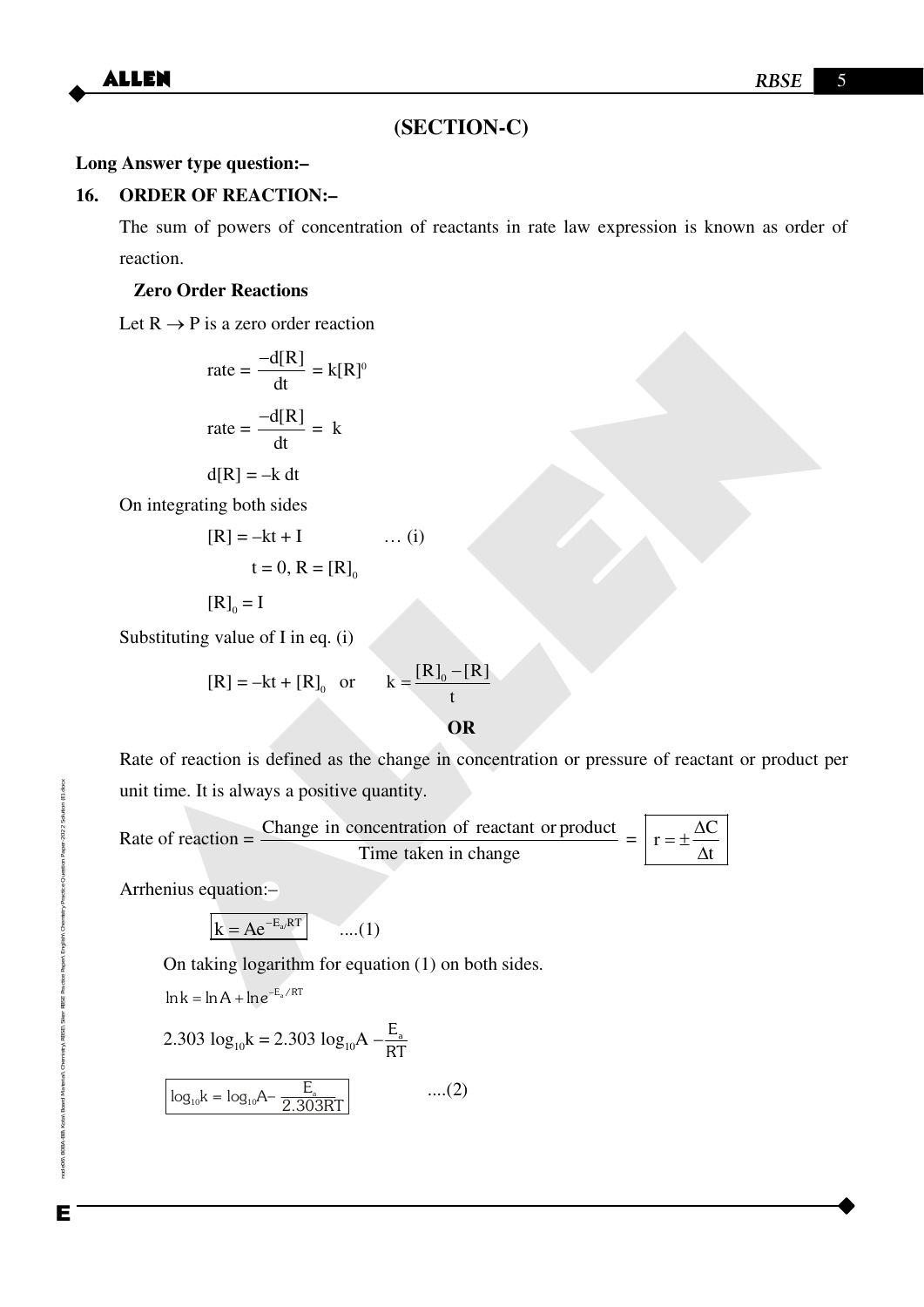• E<sub>a</sub> of reaction can be determined by measuring rate constant at two different temperatures At temperature  $T_1$ :

$$
\log_{10} k_1 = \log_{10} A - \frac{E_a}{2.303RT_1} \qquad \qquad \dots (3)
$$

At temperature  $T_2$ :

$$
\log_{10} k_2 = \log_{10} A - \frac{E_a}{2.303RT_2} \qquad \dots (4)
$$

Equation  $(4)$  – Equation  $(3)$  gives -

$$
\log k_2 - \log k_1 = \frac{E_a}{2.303R} \left( \frac{1}{T_1} - \frac{1}{T_2} \right)
$$

$$
\log_{10} \frac{k_2}{k_1} = \frac{E_a}{2.303R} \left( \frac{T_2 - T_1}{T_1 T_2} \right)
$$

17. (i) 
$$
C_6H_5\frac{CH_2-Cl}{\Lambda}
$$



(ii) In the presence of water, KOH dissociates completely into OH<sup>-</sup> ions which being a strong nucleophile brings about substitution on alkyl halides and produce alcohols from alkyl halides. Further, in the aqueous solution, OH<sup>-</sup> ions are highly solvated (hydrated). This solvation reduces the basic character of OH– ions which therefore, fails to abstract a H-atom from the  $\beta$ -carbon of the alkyl chloride to form an alkene. In alcoholic medium, solution also contains  $C_2H_5O^{\dagger}$ , ethoxide ions in addition to OH<sup>-</sup> ions. Being a stronger base than OH<sup>-</sup>, they abstract  $H^+$  ions from  $\beta$ -C-atom giving rise to an alkene as a major product (dehydrohalogenation).

$$
18. (i) C2H5NCS
$$

CH<sub>3</sub>  
(ii) CH<sub>3</sub>-C-NH<sub>2</sub> 
$$
\\\times
$$
 CH<sub>3</sub>-CH-C-H<sub>3</sub>  $\\\times$  CH<sub>3</sub>-CH<sub>2</sub>-NH<sub>2</sub>  
CH<sub>3</sub>

**(iii)** Butan–1–ol are more polar than amine and forms stronger intermolecular hydrogen bonds with water molecules than amine.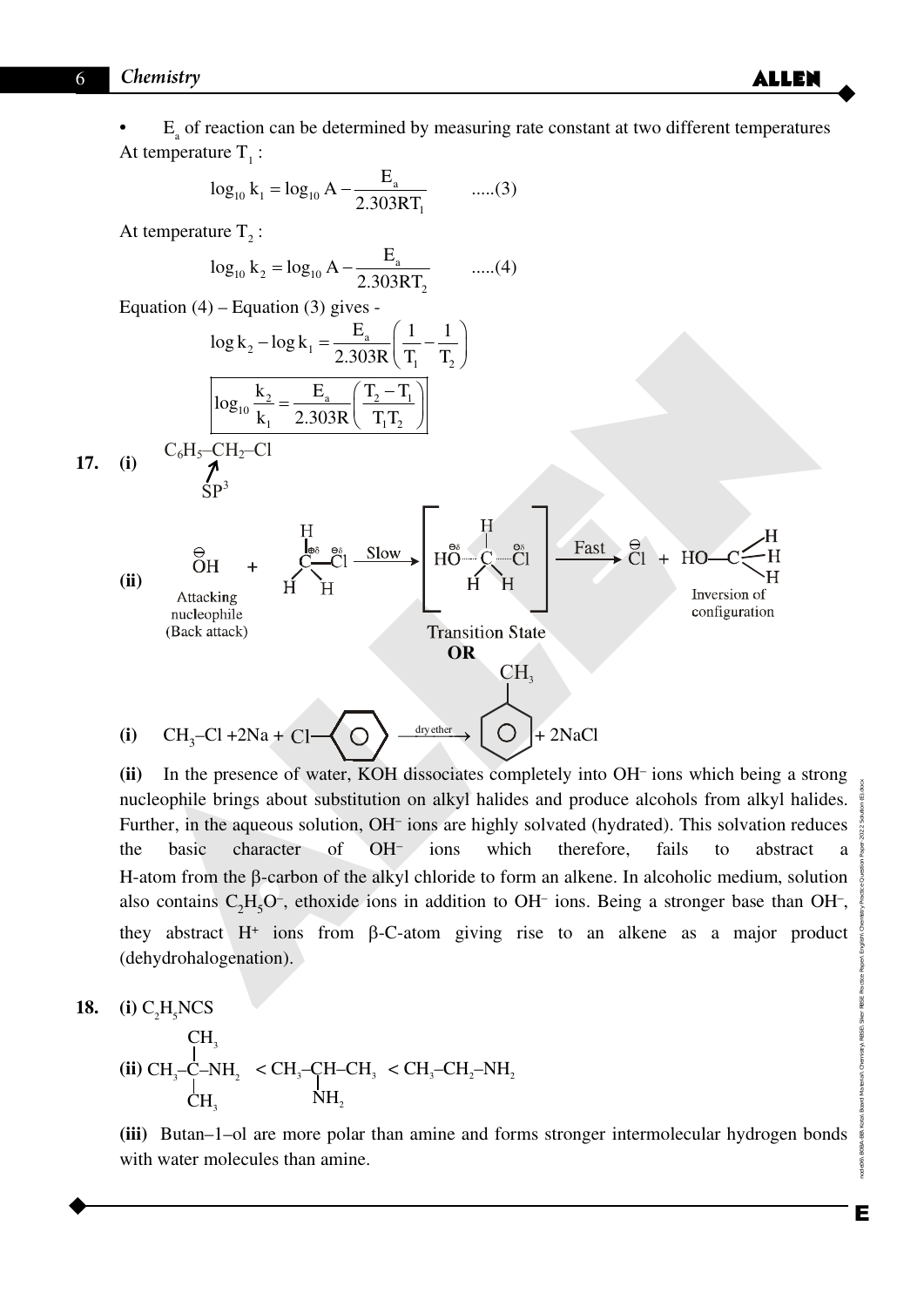**OR** 



Benzene Sulphonyl chloride or Phenyl Sulphonyl Chloride

 $\bullet$  **(ii)**  $C_2H_5-NH_2 + CHCl_3 + 3KOH \xrightarrow{\Delta} C_2H_5-N\equiv C + 3KCl + 3H_2O$ 

(iii) It is because in aniline or other arylamines, the  $-\text{NH}_2$  group is attached directly to the benzene ring.

## **(SECTION-D)**

## **Essayistic question:–**

## **19. (i) Homoleptic complexes :**

Complex in which all the ligands are identical is called homoleptic complex.

**Ex.**  $[Co(NH_3)_6]^{12}$ 

## **Heteroleptic complexes :**

Complex in which all the ligands are not identical is known as heteroleptic complex.

**Ex.**  $[Fe(en)_2Cl_2]^{1/2}$ 

**(ii)** due to d-d transition



## **(i) Ionisation Isomerism:**

 Compounds having same molecular formula but give different type of ions in their aqueous solution are known as ionisation isomer.

(ii) Complex ion  $[Co(NH_3)_6]^{3+}$  posses  $d^2sp^3$  hybridisation, because  $Co^{+3}$  ion posses electronic configuration  $3d^6$ ,  $4s^0$ 



node06\B0BA-BB\Kota\Board Material\Chemistry\RBSE\S&er RBSE Practice Paper\English\Chemistry Practice Queston Paper-2022 Solution (E).docx